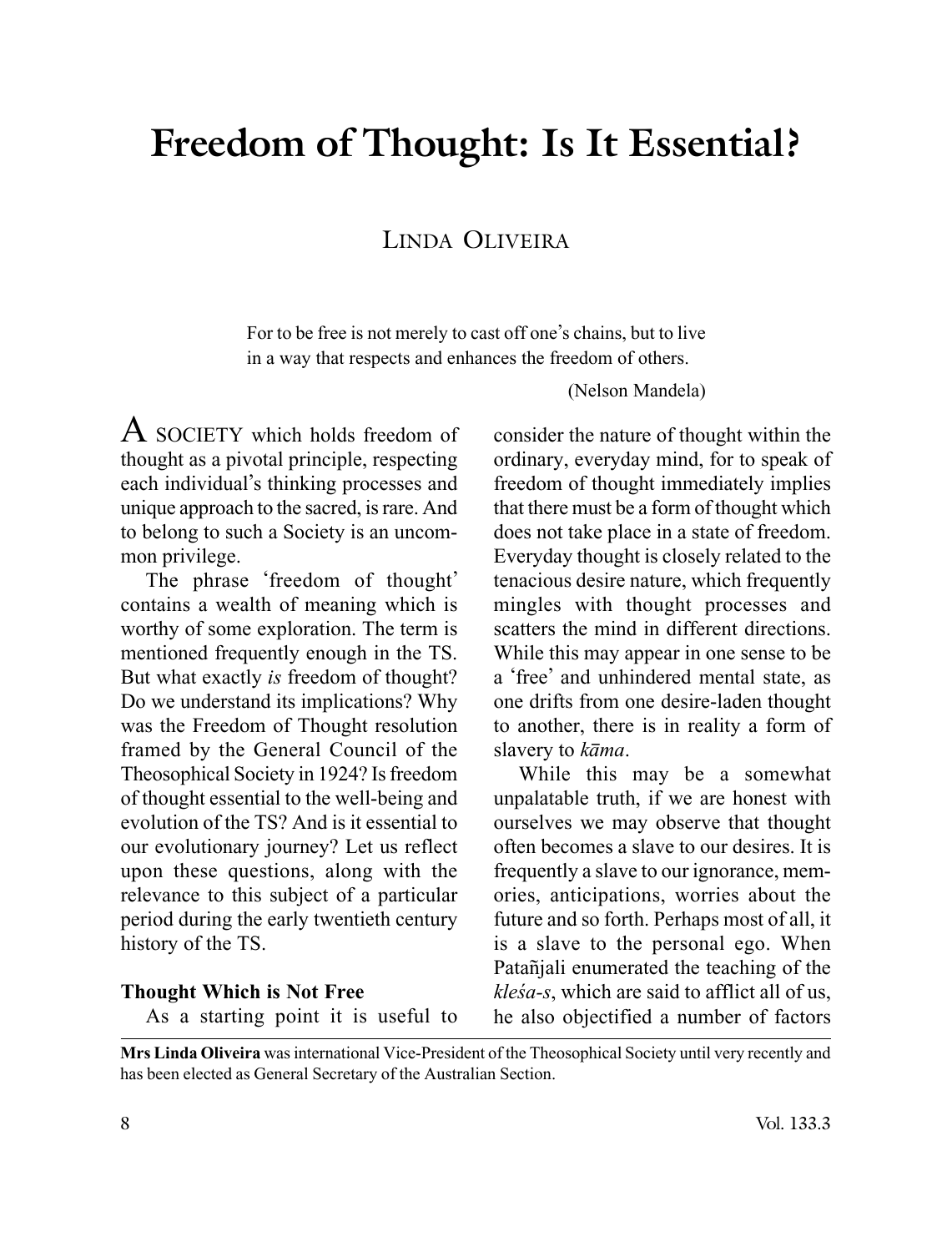which both affect and hinder thought greatly:

- 1.  $\frac{av \cdot d}{v \cdot a} \text{ignore}$
- 2.  $a$ *smitā* egoism
- 3. *râga*  attraction
- 4. *dvesha* repulsion
- 5. *abhinivesa* desire for life

The *Yoga-sutra-s* (II.5) state:

*Avidyâ* is taking the non-eternal, impure, evil and non-*Âtman* to be eternal, pure, good and *Âtman* respectively.

According to this view, *Âtman* or pure consciousness becomes somehow involved in the evolutionary cycle through the power of *mâyâ*, the Great Illusion*.* What happens when consciousness becomes *in*volved in matter? It becomes unaware of its true nature and therefore cannot distinguish between the eternal, blissful, pure Self and the non-eternal, impure and painful not-Self. Human beings suffer from degrees of *avidyâ* ignorance or non-knowing. The world around seems very real to us, yet it is incomplete; we have an imperfect understanding of Reality because of the limitations of our consciousness. It is as though we have completed only part of the enormous jigsaw puzzle of life.

Egoism, the second *klesa*, is not only common to us all — with greater or lesser intensity — but is also assiduously cultivated globally through today's modes of mass communication. If we look closely we may see that our thought, which is the movement of the mind, is largely centred on ourselves. Almost everything seems to take place in relation to 'me', and our

December 2011 9

responses may be largely based on the way in which people and events affect us personally.

The sway of attractions and repulsions, two further *kles<sup>a-s*</sup>, also imprison our thought processes. Thought gravitates, and dwells upon, the things that we are attracted to as well as the things which repel us. There may be a kind of see-saw effect from one to the other at times.

The fifth *klesa* concerns clinging to life or the desire for life. We want somehow to continue to exist not only in this life, but also as we are. Human thought has consequently come up with all sorts of methods of 'self-preservation', such as the ubiquitous industry of cosmetic surgery. In extreme cases, a number of people have resorted to cryonics, hoping to be revived from death when technology has evolved sufficiently. The mind may not want to dwell much on physical death and all of its implications, because thought likes to cling to what is known and familiar.

Aside from any other factors, the effects of the *klesa-s* alone upon thought can help us to understand that freedom of thought does not normally exist as an everyday fact.

#### **What is Freedom of Thought?**

So what *is* freedom of thought? To use Patañjali's phraseology already mentioned, we can think of it as a state in which thought is not hindered by 'non-*Âtman*'. It is thought unhampered by ignorance, the question of 'me', attractions and repulsions, or desire for our own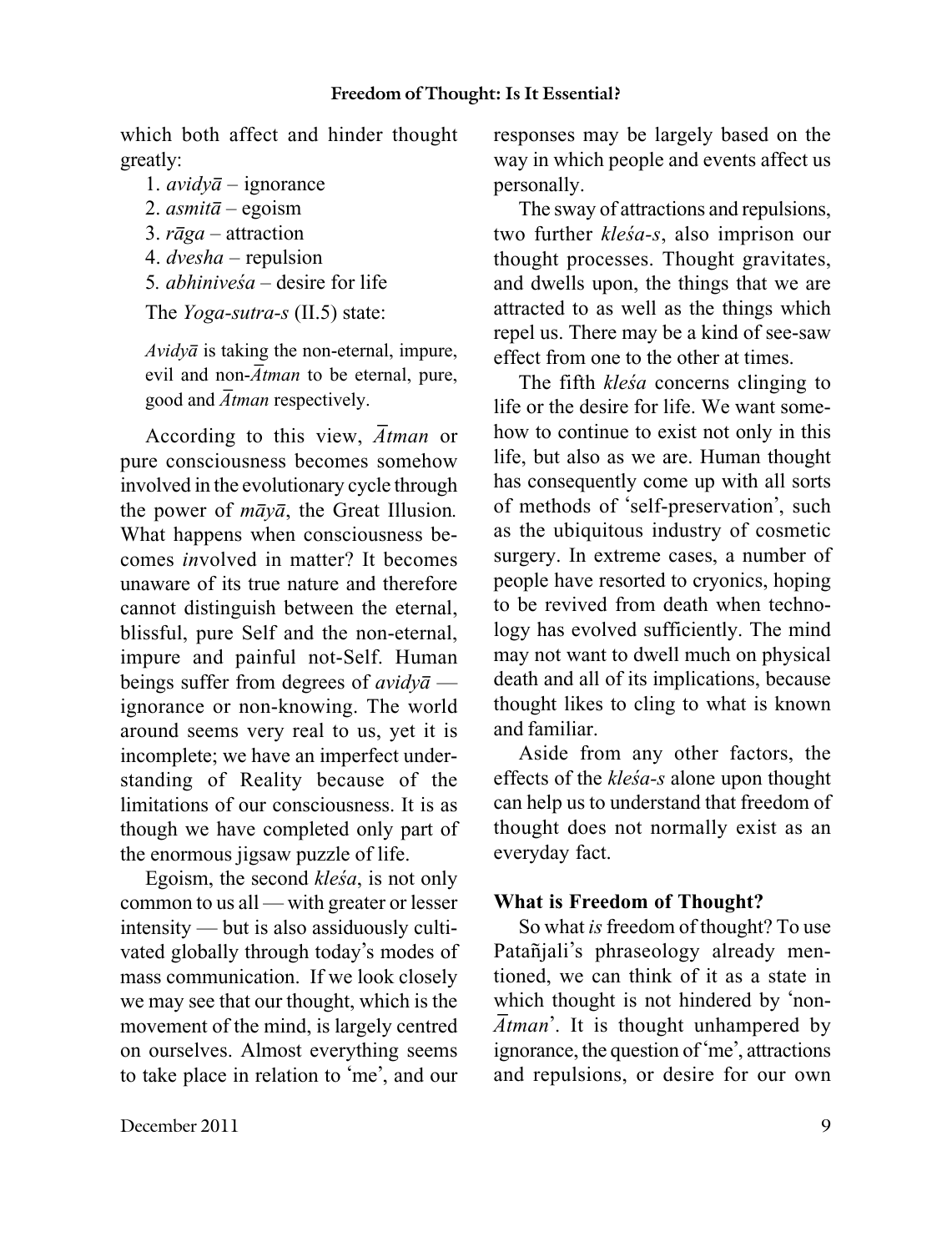preservation. In other words such a mode of thought possesses great purity.

To be free is to be unrestricted or unfettered. Free thought is unobstructed, unconditioned by preferences and prejudices, enquiry centred, and potentially deep. When accompanied by *viveka* or discernment it is a powerful force in our evolution because it helps us open up to universal Life in ways we might not imagine, distilling the consciousness. It means not to believe blindly anything we happen to be told or anything we happen to read, however eminent the author. Therefore it requires a certain independence of spirit and the courage not to be moulded by some outside agency; rather, it facilitates the creative flow of consciousness to reveal to us who we are, and the nature of the universe in which we live. For thought creates, and is a powerful force of nature.

## **What are the Implications of Freedom of Thought?**

The workings of freedom of thought manifest in two ways — freedom *from* certain things on the one hand, and freedom to *do* certain things on the other. Let us place this within the context of the Theosophical Society. Freedom of thought implies freedom from fundamentalism, dogmatism and self-righteousness. These things may be difficult to conquer and all of them manifest at times within our membership. Freedom of thought is a state in which fundamentalism does not exist, for there is no clinging to any one viewpoint in the search for Truth.

Fundamentalists are prone to attempts to convert others to their views. If we hold on to Theosophical teachings too tightly then they cannot 'breathe' in our lives and a kind of religious fundamentalism may occur. We may become dogmatic about our views and preferences, and self-righteously try to inflict them on others.

Can we actually be comfortable with uncertainty as part of our quest for Truth? If we can hold ideas lightly then thought will not become crystallized, and we will be less likely to dogmatize. One sometimes hears unequivocal statements by TS members and wonders whether such individuals speak from actual experience. For example, some people may authoritatively list points from certain religious traditions or Theosophical texts as if they are facts, without thinking about or investigating them. Others may speak about metaphysics as though they know certain cosmological matters directly. Prefacing such statements with the words 'it is said' — even when quoting certain illustrious writings — acknowledges that there are things we do not necessarily know with certainty. Various teachings might be taken as working hypotheses unless, or until, we have proof.

On the other hand, individuals who actively exercise freedom of thought can explore the Wisdom teachings without preconceptions, can uphold the spirit of enquiry which is inherent both in the TS and the Wisdom teachings themselves, and can readily allow others their own liberty of thought without any undue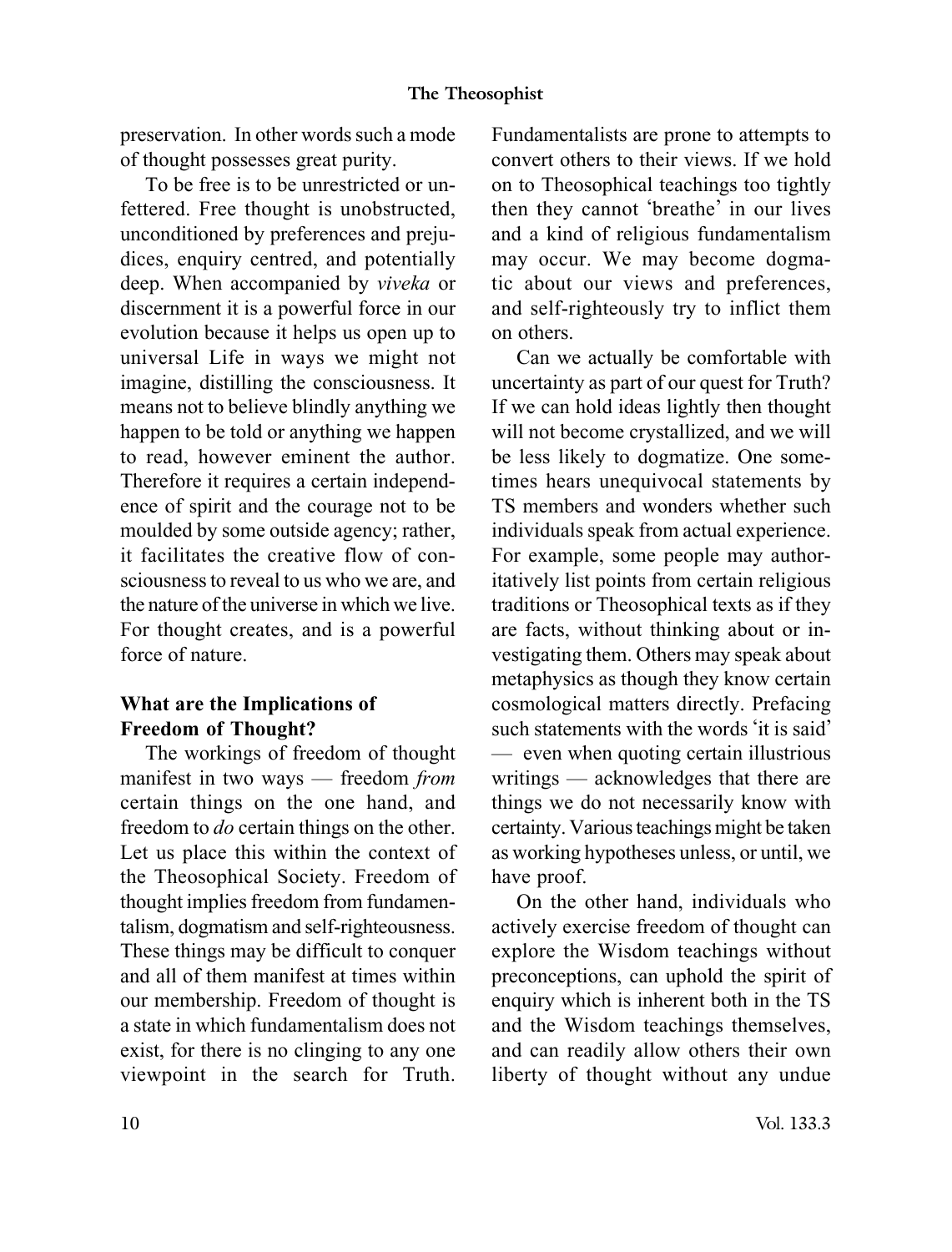imposition. An unhindered mind is like a precious jewel which can help illumine the minds of others.

## **Why was the Freedom of Thought Resolution Framed by the General Council?**

Let us now turn to some practical historical facts which led to the adoption of the resolution on Freedom of Thought by the Society's General Council in 1924. These may not be commonly known.

In her Presidential report of 1923, Dr Annie Besant, the then International President, mentioned what she called 'three streams of trouble, provoked by unbrotherly conduct'. The unbrotherly conduct at that time was directed towards 1. The newly formed Liberal Catholic Church, 2. The administration of the TS in America, and 3. C. W. Leadbeater and Annie Besant. The latter attacks emanated from Australia, ultimately resulting in the cancellation of one Lodge Charter and the diplomas of twelve members in Australia, the reasons being mentioned in her report.

Shortly prior to this, Dr Besant, Editor of *The Theosophist*, had printed as a supplement to the September 1923 issue of the journal a letter from Mr Erik Cronvall, the General Secretary of the TS in Sweden at the time, as well as her written response. Both were quite lengthy. The essence of Mr Cronvall's letter, and a 'programme' he proposed, was the desire for a re-declaration from the General Council on the liberty of thought of every member of the TS. He asserted that

many TS members were under the impression that the Society was just then in what he called a 'critical condition' and cited various reasons. Some of his claims were:

– that there was a division among members advocating the Theosophy of some favourite teacher in preference to others;

– that some members had left the TS feeling that there was not enough room for expression of their opinions;

that liberty of thought, guaranteed within the Constitution, had been curtailed;

that modern Theosophical literature 'overflowed with personal references to previous incarnations' and contained 'occult' statements;

– that most members at the time knew nothing but the most modern Theosophical literature.

Among other things, Mr Cronvall called for agreement by Theosophists about 'an unprejudiced study of all Theosophical literature, old as well as new, with eyes open and freedom to keep what is good and leave the rest'.

In her published response following his letter, Annie Besant rather eloquently refuted various points made by Mr Cronvall. The main thrust of her reply, however, was that the general principle of freedom of thought had, in fact, been supported and upheld by herself and others. She indicated that the number of people who thought that the TS was in this 'critical condition' was in fact very small — *but* that they should not be disregarded. This was a testimony to her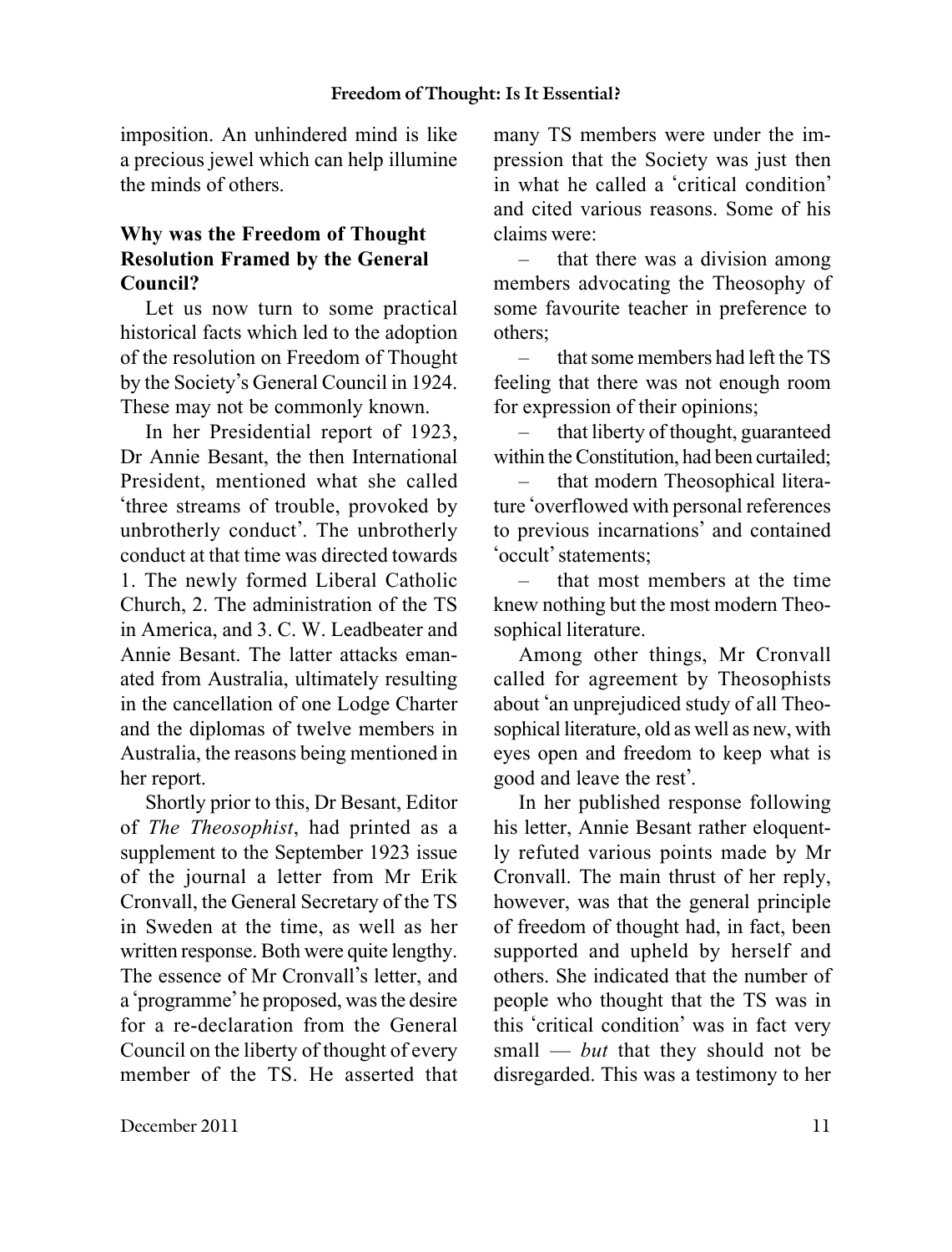#### **The Theosophist**

inclusiveness. Further, she stated that she had earnestly urged upon every Section of the Society, and also Lodges, the duty of officials and members to guard liberty of thought, to encourage unfettered freedom of discussion, and never to use the authority of any writer or speaker as conclusive on any matter.

Significantly, in her 1923 Presidential address, Dr Besant also indicated that the Society's governing body, the General Council, supported the idea of a redeclaration of the liberty of thought of every member of the TS; hence the development of a statement on Freedom of Thought and its adoption as a resolution of the Council. This resolution first appeared in *The Theosophist* of February 1924, along with a note from the President in that issue indicating that it will 'henceforth form part of the official statement of the nature of the Theosophical Society'. She also expressed the hope that all the Society's journals would include the resolution. It is still regularly published throughout the TS world today.

### **Does the Freedom of Thought Resolution Assist the Evolution of the TS?**

Annie Besant wrote in her response to Mr Cronvall that she had 'frankly, officially and non-officially declared on numberless occasions, that freedom of opinion is absolutely essential to the life and progress of every human being, as well as to . . . the Theosophical Society'. In other words, in her view this freedom was an evolutionary imperative.

The historical episode just mentioned

is an example of how a problematic situation may result in a statement of policy which can make an institution more robust. Reasserting this essential principle has helped move the TS forward. The writer has never heard the resolution on Freedom of Thought challenged. It has stood the test of time for almost ninety years.

Without this resolution, or at least a good understanding by members of the Society's platform of freedom of thought, the scope of the TS would have narrowed. Organizational 'blinkers' would have prevented it from fulfilling its purpose of bringing to the world the Ageless Wisdom which is not confined to any particular view. For this Wisdom is inherently expansive, unlimited and deep. One cannot capture it, like a photograph, in any one frame. Its principles may be timeless, but its form will vary in different epochs.

The onus is on each of us to discover, and re-discover, the Wisdom teachings for ourselves through various teachers and writings, without limiting ourselves to any one outlook. This is fundamentally healthy, devolving responsibility onto each of us to carve out our own quest for Truth using the Wisdom teachings as a springboard. A Society which not only permits, but actively encourages, this approach will naturally evolve because it will be collectively unhampered by restricted preferences or dogmas. Of course, meeting this organizational challenge requires awareness and vigilance in various ways. For example, it seems logical that undue emphasis should not be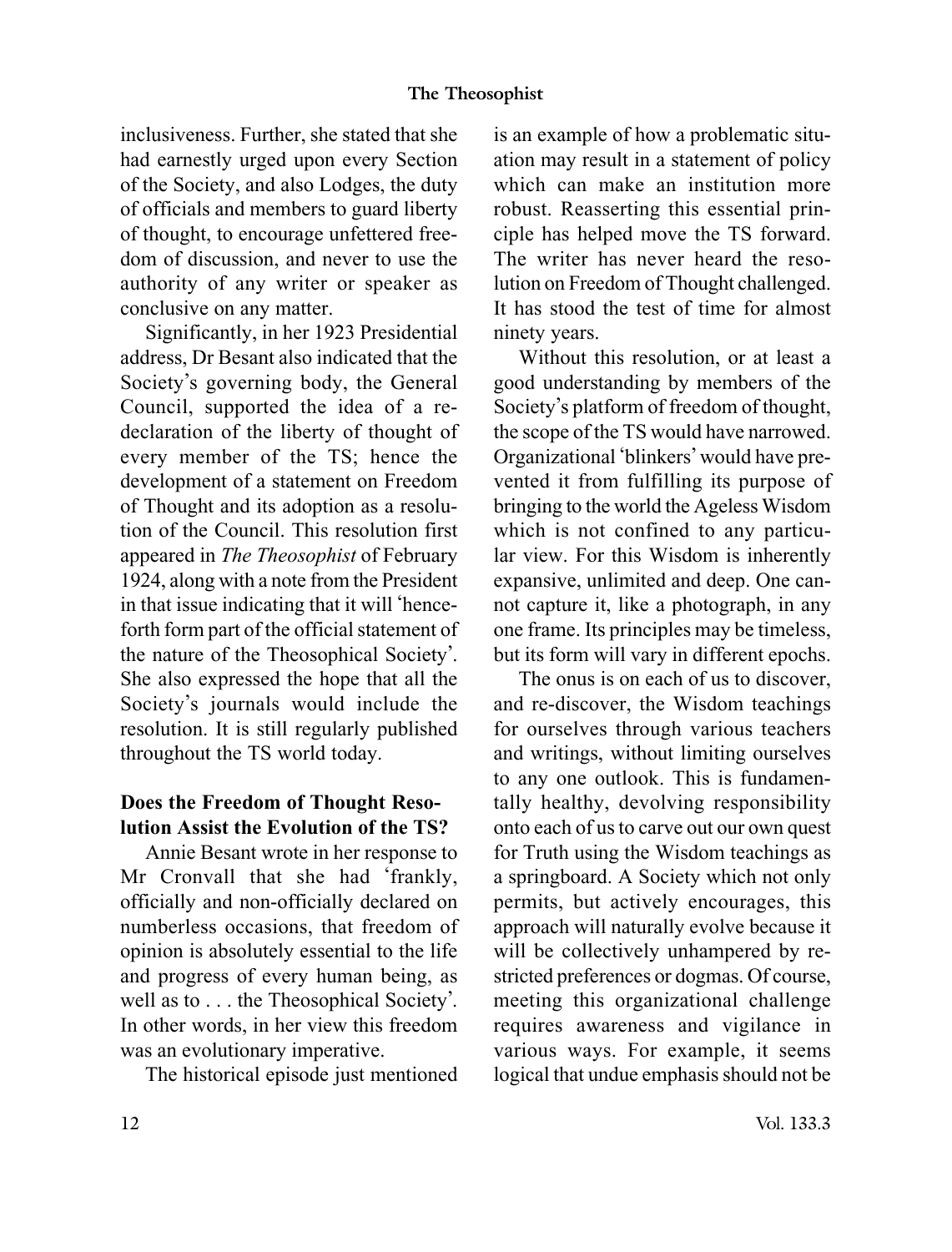given by the TS, as an institution, to any one person's teachings. This also applies in cases where other organizations exist to promote the existence of a particular teacher. The Society was not formed to promote any one viewpoint although of course, individually, members are free to study as they wish.

It should be noted that well before the Freedom of Thought resolution was framed, Madame Blavatsky sounded a clarion call in this respect in her message to the second annual American Convention of April 1888:

Orthodoxy in Theosophy is a thing neither possible nor desirable. It is diversity of opinion, within certain limits, that keeps the Theosophical Society a living and a healthy body, its many other ugly features notwithstanding. Were it not, also, for the existence of a large amount of uncertainty in the minds of students of Theosophy, such healthy divergencies would be impossible, and the Society would degenerate into a sect, in which a narrow and stereotyped creed would take the place of the living and breathing spirit of Truth and an ever growing Knowledge.

It is therefore abundantly clear that, from its earliest days, the correct direction and healthy evolution of the Theosophical Society were very much dependent upon preserving precisely this spirit. For anyone who might have thought that the General Council's resolution was a new development, it is clear that it merely reiterated and reinforced an original directive regarding the work of the TS.

#### **Is Freedom of Thought Essential to Our Evolutionary Journey?**

In the writer's view, without the capacity for freedom of thought one's mental and spiritual evolution can proceed only in a limited fashion. Further, while the resolution on Freedom of Thought is important, ultimately each member shares a certain responsibility to preserve a milieu of freedom of thought within the TS. Denigrating another person's opinions, religious choices or membership of any particular school, clearly works against this spirit.

The ability of the mind to think freely, and with discernment, helps open us to our higher nature. But if we set up any theosophical teacher or narrow area of thought as a final authority, then we may hinder our own evolution. Our intellectual and intuitional processes are a significant part of our unfoldment as human beings and they need to be expanded, rather than restricted, in order to flourish. We can actively induce our own evolution if these are fostered.

Dr Besant put this sentiment well in the Society's 1923 General Report when she said:

The real remedy lies with the members themselves, if they allow themselves to be dominated by other people; they should try to develop independent thought, and a modicum of courage. At the same time, I would earnestly urge on all Theosophists, who are strong of mind and will, to avoid all appearances of pushing their views without regard to the opinions and feelings of their fellow-members, and never